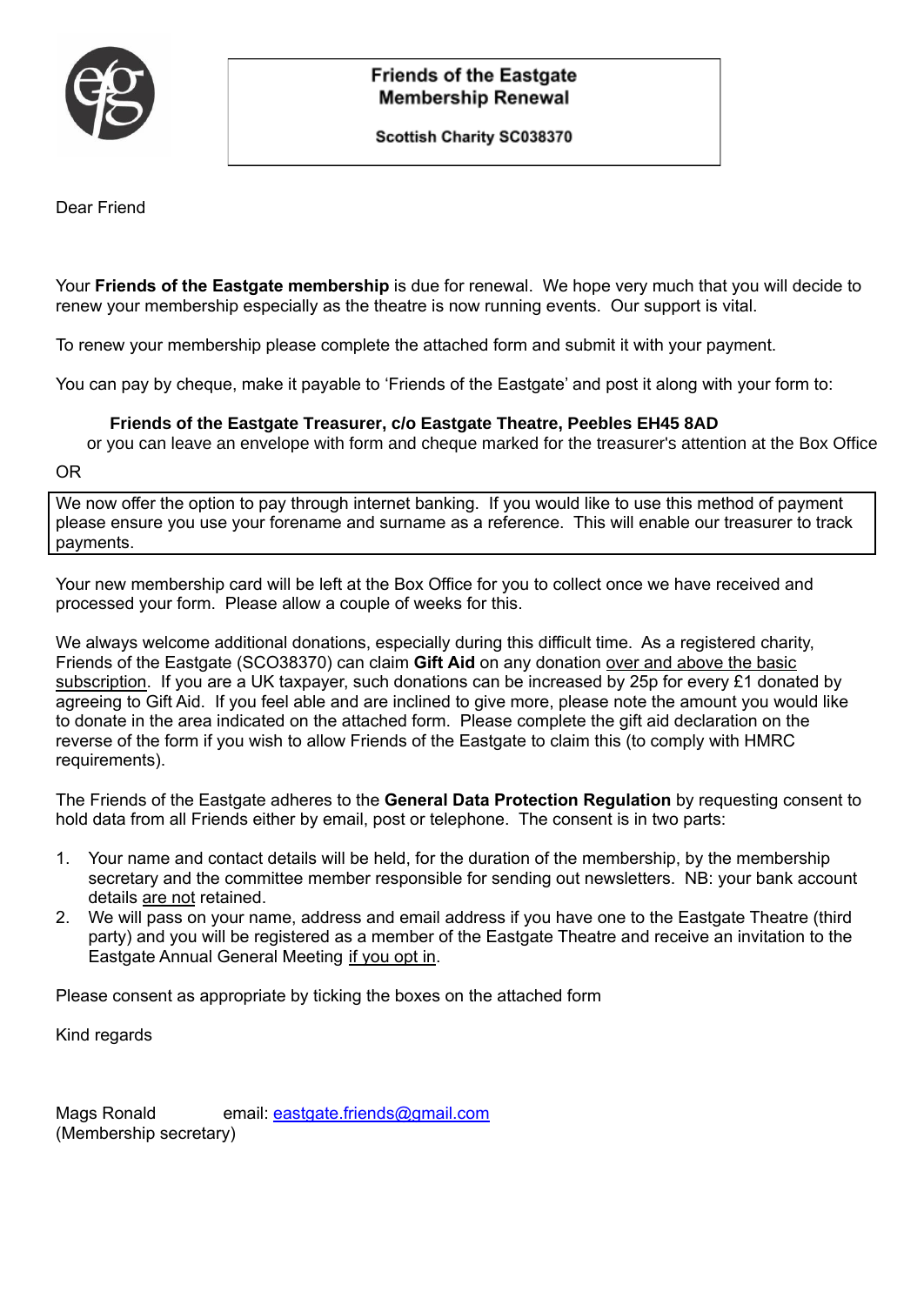### **FRIENDS OF THE EASTGATE MEMBERSHIP APPLICATION or RENEWAL FORM**

|                       | Please print your details carefully                                                                                 |         |            |                                                                                                                         |                                                        |
|-----------------------|---------------------------------------------------------------------------------------------------------------------|---------|------------|-------------------------------------------------------------------------------------------------------------------------|--------------------------------------------------------|
| Name 1:               |                                                                                                                     |         |            |                                                                                                                         |                                                        |
| Name 2 (couple):      |                                                                                                                     |         |            |                                                                                                                         |                                                        |
| Address:              |                                                                                                                     |         |            |                                                                                                                         |                                                        |
|                       |                                                                                                                     |         |            | Post code:                                                                                                              |                                                        |
| Tel/mobile:           |                                                                                                                     |         |            |                                                                                                                         |                                                        |
| Email 1:              |                                                                                                                     |         |            |                                                                                                                         |                                                        |
| Email 2 (couple):     |                                                                                                                     |         |            |                                                                                                                         |                                                        |
|                       | Membership subscription – single person $£35$ [ ]                                                                   |         |            | couple $£70$ [<br>Please tick as appropriate                                                                            | 1                                                      |
|                       | of the Eastgate and the Theatre:                                                                                    |         |            | I (we) would like to receive newsletters and occasional information regarding the Friends                               |                                                        |
| By email              | $\mathbf{1}$<br>$\Box$<br>Please tick as appropriate                                                                | By post | $\sqrt{2}$ | NB Postage and packing costs<br>approximately £5 annually - you<br>may choose to make a donation to<br>cover this cost. |                                                        |
|                       |                                                                                                                     |         |            |                                                                                                                         |                                                        |
|                       | I/We would like to make an additional donation of £<br>claiming Gift Aid on this donation (as per attached letter). |         |            | Please tick the box if you are a UK tax payer and you agree to Friends of the Eastgate                                  |                                                        |
| <b>Total payment</b>  | £                                                                                                                   |         |            |                                                                                                                         |                                                        |
| <b>OR</b>             |                                                                                                                     |         |            | Please pay by cheque, make it payable to 'Friends of the Eastgate' and send it with your form                           |                                                        |
|                       | reference (if double-barrelled please just use surname).                                                            |         |            | If you would like to use internet banking please ensure you enter your forename and surname as a                        |                                                        |
| Bank details:         | <b>Account type: Business</b>                                                                                       |         |            | Sort code: 83-26-09<br>Name: The Association of Friends Account number: 00258678                                        |                                                        |
| Please send forms to: |                                                                                                                     |         |            |                                                                                                                         |                                                        |
|                       | Friends of the Eastgate Treasurer, c/o Eastgate Theatre Box Office                                                  |         |            |                                                                                                                         |                                                        |
|                       | I wish to register as a Member of the Eastgate Theatre (as per attached letter)                                     |         |            | I consent to the Friends holding my personal information (as per attached letter) [                                     | 1                                                      |
| Signature:            |                                                                                                                     |         | Date:      |                                                                                                                         | Please tick<br>here if you<br>have done<br><i>this</i> |

*PLEASE PLACE COMPLETED APPLICATION FORM IN FRIENDS PIGEON HOLE SITUATED IN OFFICE*